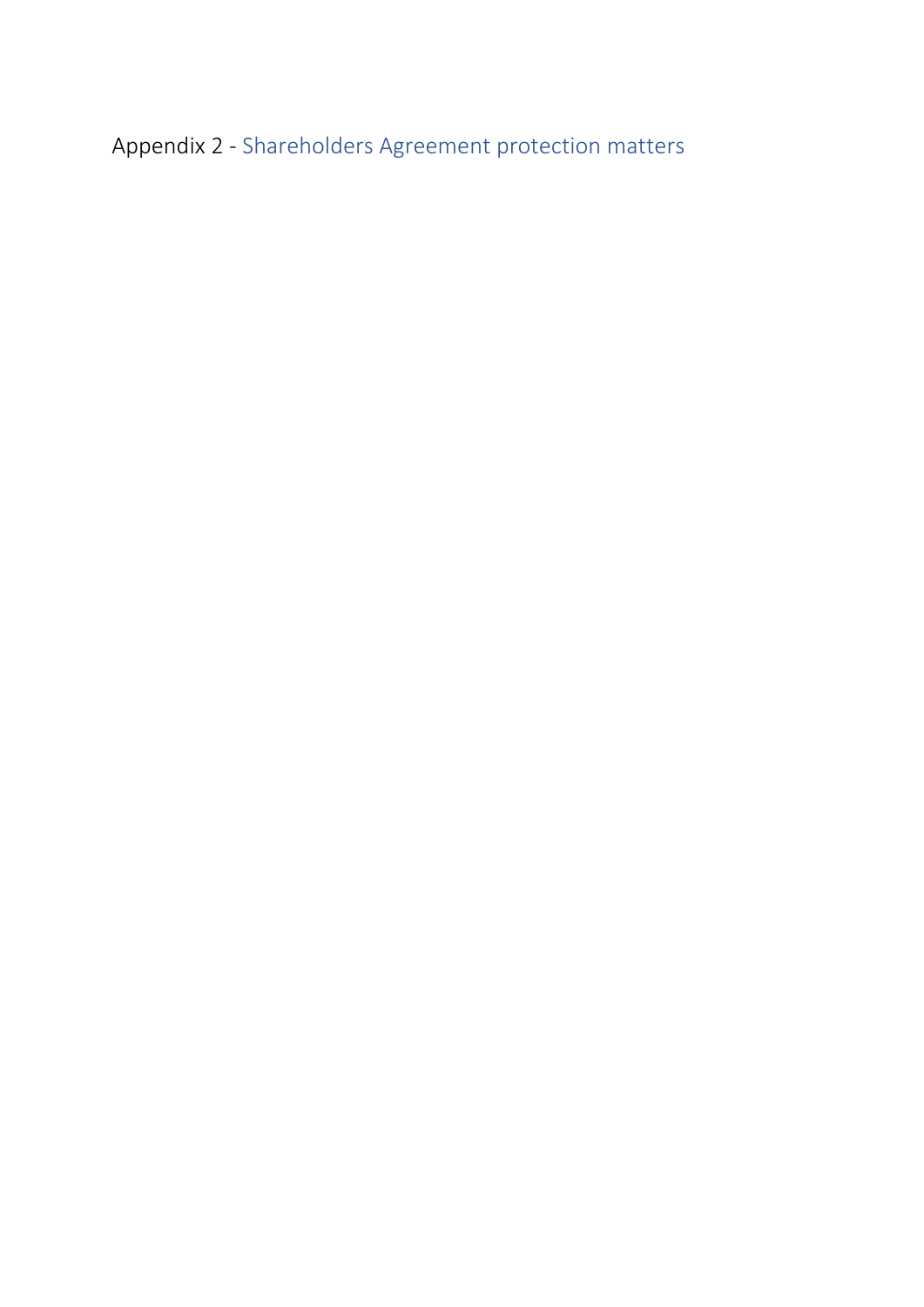## **SCHEDULE 1**

## **SHAREHOLDER PROTECTION MATTERS**

The following are Shareholder Protection Matters, save to the extent that any such decision relates to an Excluded Decision, and each such Shareholder Protection Matter shall require the prior written consent of the Shareholders marked 'Yes' below:-

|     | <b>Shareholder Protection Matter for</b>                                                                                                                                                                                                | <b>CPCA</b> | <b>PCC</b> | <b>ARU</b> | <b>Capable of</b><br>giving rise<br>to a<br><b>Deadlock</b><br><b>Matter?</b> |
|-----|-----------------------------------------------------------------------------------------------------------------------------------------------------------------------------------------------------------------------------------------|-------------|------------|------------|-------------------------------------------------------------------------------|
| 1.  | <b>RESOLUTION</b><br><b>SPECIAL</b><br><b>MATTERS</b>                                                                                                                                                                                   |             |            |            |                                                                               |
| 1.1 | Passing any resolution for PropCo<br>which the Act prescribes to be<br>passed by way of special resolution<br>(as the same is defined<br>by<br>section 283 of the Act).                                                                 | <b>Yes</b>  | <b>Yes</b> | <b>Yes</b> | No                                                                            |
| 2.  | <b>PROPCO CAPITAL</b>                                                                                                                                                                                                                   |             |            |            |                                                                               |
| 2.1 | Issuing or allotting any shares in<br>PropCo.                                                                                                                                                                                           | <b>Yes</b>  | <b>Yes</b> | <b>Yes</b> | No                                                                            |
| 2.2 | Issuing, granting or consenting to<br>the assignment of options over any<br>Shares in PropCo.                                                                                                                                           | <b>Yes</b>  | <b>Yes</b> | <b>Yes</b> | <b>No</b>                                                                     |
| 2.3 | Creating any rights to convert other<br>securities<br>into shares<br>in<br>any<br>PropCo                                                                                                                                                | <b>Yes</b>  | <b>Yes</b> | <b>Yes</b> | <b>No</b>                                                                     |
| 2.4 | Consolidating,<br>sub-dividing,<br>converting, cancelling or otherwise<br>altering any of the rights attached<br>to any of the issued shares (or any<br>class of shares) in PropCo.                                                     | <b>Yes</b>  | <b>Yes</b> | <b>Yes</b> | <b>No</b>                                                                     |
| 2.5 | Reorganising the share capital of<br>PropCo.                                                                                                                                                                                            | <b>Yes</b>  | <b>Yes</b> | <b>Yes</b> | <b>No</b>                                                                     |
| 2.6 | Purchasing (save as required or<br>permitted under the Articles) or<br>redeeming any shares in PropCo.                                                                                                                                  | <b>Yes</b>  | Yes        | <b>Yes</b> | <b>No</b>                                                                     |
| 2.7 | PropCo repaying any amounts<br>standing to the credit of any share<br>premium<br>account<br>capital<br>or<br>redemption<br>other<br>reserve<br>or<br>surplus or reducing any uncalled<br>liability in respect of partly paid<br>shares. | Yes         | <b>Yes</b> | <b>Yes</b> | No                                                                            |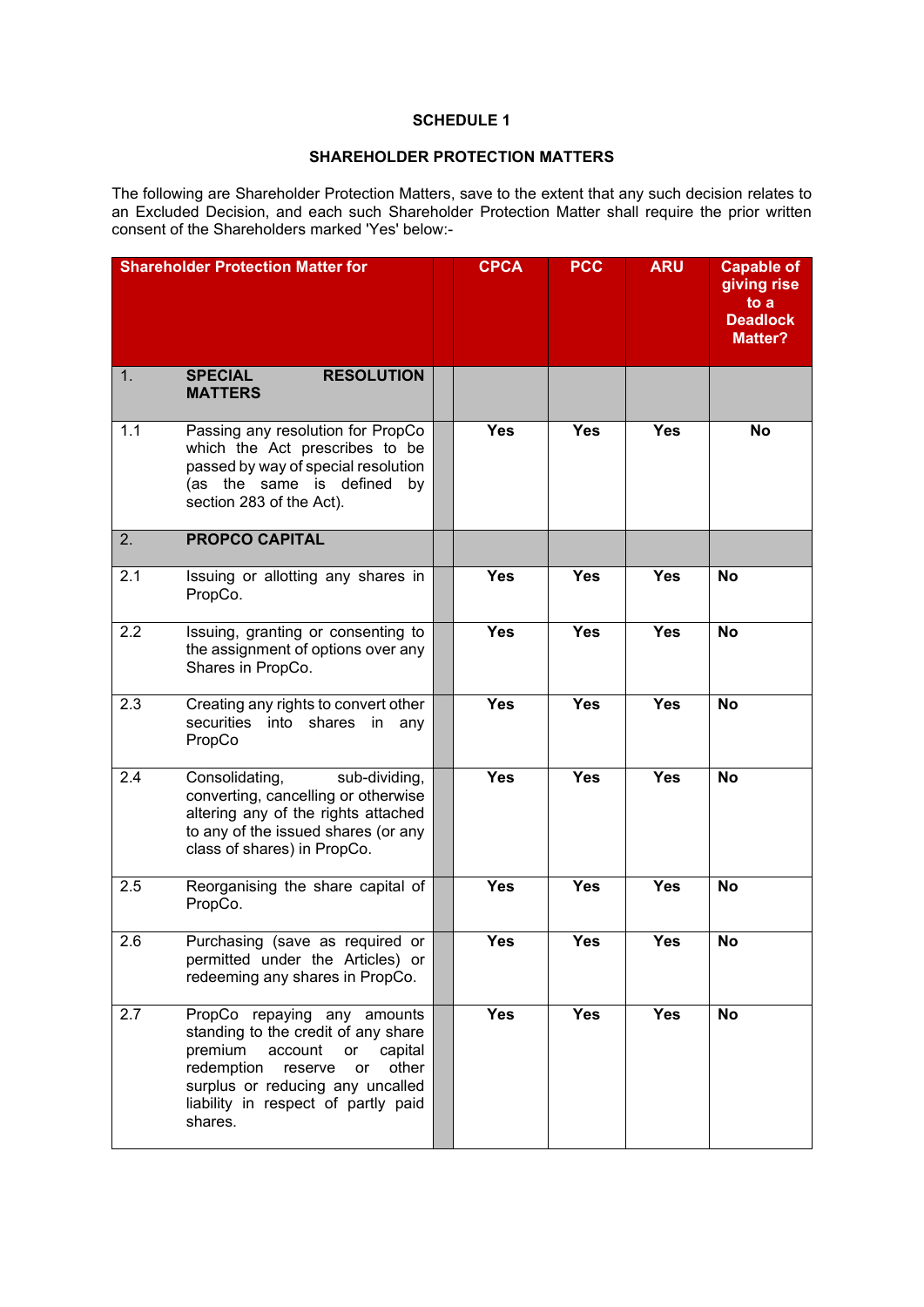| <b>Shareholder Protection Matter for</b> |                                                                                                                                                                                                                                                                                             | <b>CPCA</b> | <b>PCC</b> | <b>ARU</b> | <b>Capable of</b><br>giving rise<br>to a<br><b>Deadlock</b><br><b>Matter?</b> |
|------------------------------------------|---------------------------------------------------------------------------------------------------------------------------------------------------------------------------------------------------------------------------------------------------------------------------------------------|-------------|------------|------------|-------------------------------------------------------------------------------|
| 2.8                                      | PropCo creating any borrowings or<br>other indebtedness or obligation in<br>the nature of borrowings (including<br>obligations<br>pursuant<br>to<br>any<br>debenture, bond, note, loan, stock<br>or other security and obligations<br>pursuant to finance leases) which<br>exceeds £10,000  | <b>Yes</b>  | <b>Yes</b> | <b>Yes</b> | <b>Yes</b>                                                                    |
| 2.9                                      | PropCo creating any Encumbrance<br>(or allowing one to subsist) over all<br>or any part of the business,<br>undertaking, property or assets of<br>PropCo<br>PropCo and<br>issuing,<br>granting or consenting<br>to the<br>assignment of options over any<br>debentures or other securities. | <b>Yes</b>  | <b>Yes</b> | <b>Yes</b> | <b>Yes</b>                                                                    |
| 3.                                       | PropCo giving any guarantee,<br>indemnity, security or letter of<br>of<br>comfort<br>respect<br>the<br>in<br>obligations of any other person<br>involving a potential liability that<br>exceeds £10,000.                                                                                    | <b>Yes</b>  | <b>Yes</b> | <b>Yes</b> | <b>Yes</b>                                                                    |
| 3.1                                      | Declaring or paying any distribution<br>in respect of profits, assets or<br>reserves or in any other way<br>reducing the reserves of PropCo.                                                                                                                                                | <b>Yes</b>  | <b>Yes</b> | <b>Yes</b> | <b>Yes</b>                                                                    |
| 3.2                                      | Approving the retention of profits of<br>PropCo<br>for<br>working<br>capital<br>purposes.                                                                                                                                                                                                   | <b>Yes</b>  | <b>Yes</b> | <b>Yes</b> | <b>Yes</b>                                                                    |
| 4.                                       | <b>PROPCO BUSINESS</b>                                                                                                                                                                                                                                                                      |             |            |            |                                                                               |
| 4.1                                      | PropCo expanding, developing or<br>evolving the Business.                                                                                                                                                                                                                                   | <b>Yes</b>  | <b>Yes</b> | <b>Yes</b> | No                                                                            |
| 4.2                                      | PropCo acquiring, or investing in,<br>another business or company.                                                                                                                                                                                                                          | <b>Yes</b>  | <b>Yes</b> | <b>Yes</b> | No                                                                            |
| 4.3                                      | Entering into or participating in any<br>joint venture, partnership or other<br>profit-sharing arrangement<br>with<br>any person (or<br>making<br>any<br>amendment or variation to any<br>such arrangement after it has been<br>approved).                                                  | Yes         | Yes        | <b>Yes</b> | <b>No</b>                                                                     |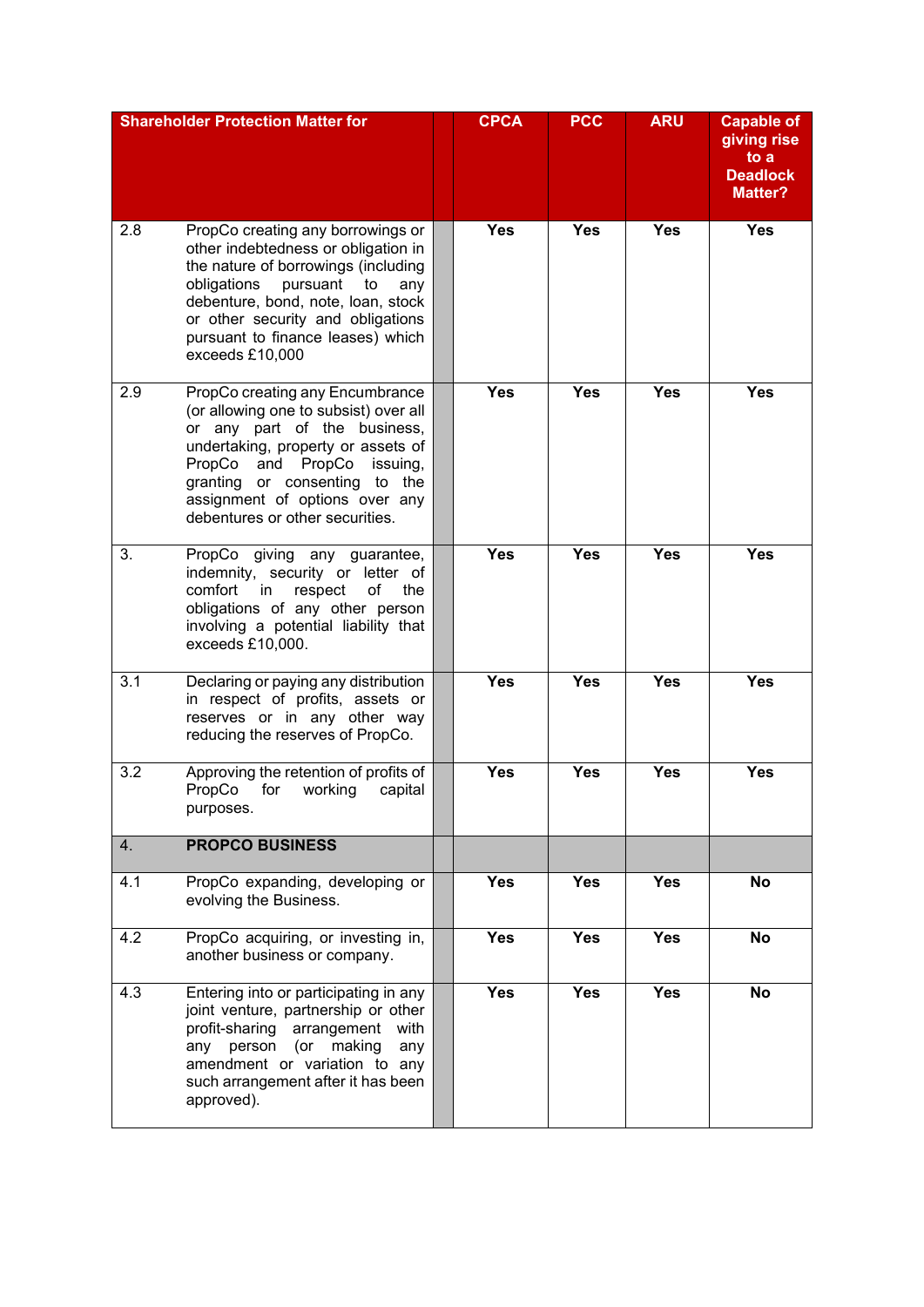| <b>Shareholder Protection Matter for</b> |                                                                                                                                                                                                                                                                                                                                                                                                                                                                                                                   |                                                                                                                                                                                                                                                                                                                    | <b>CPCA</b> | <b>PCC</b> | <b>ARU</b> | <b>Capable of</b><br>giving rise<br>to a<br><b>Deadlock</b><br><b>Matter?</b> |
|------------------------------------------|-------------------------------------------------------------------------------------------------------------------------------------------------------------------------------------------------------------------------------------------------------------------------------------------------------------------------------------------------------------------------------------------------------------------------------------------------------------------------------------------------------------------|--------------------------------------------------------------------------------------------------------------------------------------------------------------------------------------------------------------------------------------------------------------------------------------------------------------------|-------------|------------|------------|-------------------------------------------------------------------------------|
| 4.4                                      | Otherwise than in accordance with<br>this Agreement, PropCo materially<br>altering or in any way disposing of<br>(whether through amalgamation,<br>consolidation,<br>merger,<br>sale,<br>transfer, entry into a lease or<br>licence, or otherwise) all or a<br>substantial part of the Business,<br>undertaking, property or assets of<br>PropCo, whether by a single<br>transaction<br>series<br>οf<br>or<br>transactions, related or not, and<br>whether by way of sale of assets or<br>some other arrangement. |                                                                                                                                                                                                                                                                                                                    | <b>Yes</b>  | <b>Yes</b> | <b>Yes</b> | <b>No</b>                                                                     |
| 4.5                                      | PropCo<br>entering<br>into<br>any<br>transaction or arrangement outside<br>of the ordinary course of the<br>making<br>Business,<br>or<br>any<br>amendment or variation to any<br>such transaction or arrangement<br>after it has been approved.                                                                                                                                                                                                                                                                   |                                                                                                                                                                                                                                                                                                                    | <b>Yes</b>  | <b>Yes</b> | <b>Yes</b> | <b>No</b>                                                                     |
| 4.6                                      |                                                                                                                                                                                                                                                                                                                                                                                                                                                                                                                   | PropCo entering into:                                                                                                                                                                                                                                                                                              |             |            |            |                                                                               |
|                                          | 4.6.1                                                                                                                                                                                                                                                                                                                                                                                                                                                                                                             | any contract, liability or<br>commitment<br>(including<br>expenditure)<br>capital<br>which exceeds £10,000;                                                                                                                                                                                                        | <b>Yes</b>  | <b>Yes</b> | <b>Yes</b> | <b>Yes</b>                                                                    |
|                                          | 4.6.2                                                                                                                                                                                                                                                                                                                                                                                                                                                                                                             | any contract, liability or<br>commitment<br>(including<br>capital<br>expenditure)<br>which exceeds ten (10)<br>per cent of the aggregate<br>budgeted expenditure of<br>PropCo<br>and<br>PropCo<br><b>Subsidiaries</b><br>for<br>the<br>relevant Financial Year;<br>or                                              | <b>Yes</b>  | <b>Yes</b> | <b>Yes</b> | <b>Yes</b>                                                                    |
|                                          | 4.6.3                                                                                                                                                                                                                                                                                                                                                                                                                                                                                                             | any series of connected<br>contracts,<br>liabilities<br>or<br>commitments (including<br>capital<br>expenditure)<br>which<br>aggregate<br>in.<br>exceed ten (10) per cent<br>of<br>the<br>aggregate<br>budgeted expenditure of<br>PropCo<br>and<br>PropCo<br>Subsidiaries<br>for<br>the<br>relevant Financial Year. | <b>Yes</b>  | <b>Yes</b> | <b>Yes</b> | Yes                                                                           |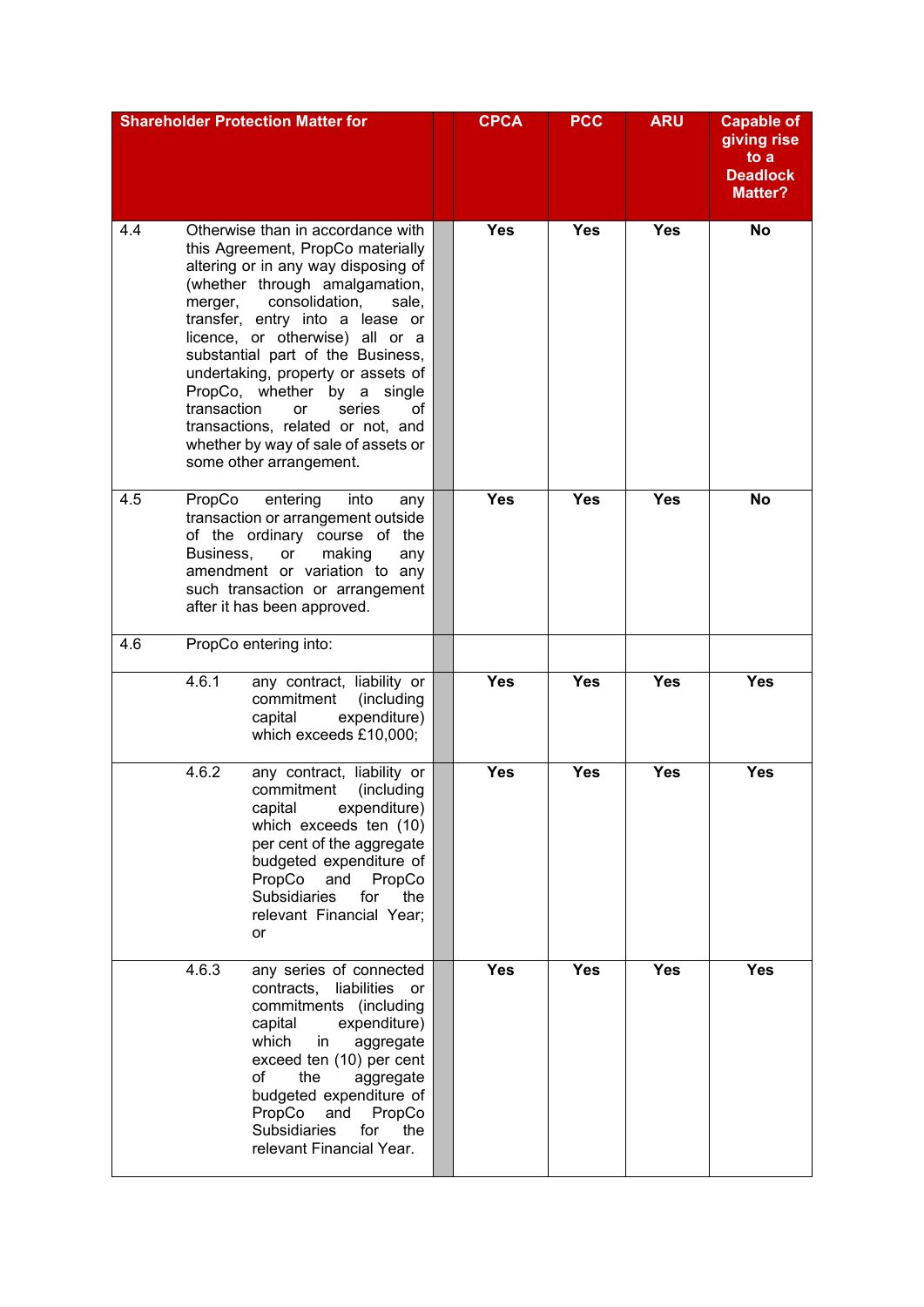|     | <b>Shareholder Protection Matter for</b>                                                                                                                                                                                                                                                                                                                                                      | <b>CPCA</b> | <b>PCC</b> | <b>ARU</b> | <b>Capable of</b><br>giving rise<br>to a<br><b>Deadlock</b><br><b>Matter?</b> |
|-----|-----------------------------------------------------------------------------------------------------------------------------------------------------------------------------------------------------------------------------------------------------------------------------------------------------------------------------------------------------------------------------------------------|-------------|------------|------------|-------------------------------------------------------------------------------|
| 4.7 | The<br>commencement<br>of<br>any<br>up or dissolution<br>winding<br>of<br>PropCo, or of the appointment of<br>any liquidator or administrator in<br>respect of PropCo, save<br>as<br>expressly contemplated by this<br>Agreement or as required by Law.                                                                                                                                       | <b>Yes</b>  | <b>Yes</b> | <b>Yes</b> | <b>No</b>                                                                     |
| 4.8 | Making any variation<br>the<br>to<br><b>Business Plans</b>                                                                                                                                                                                                                                                                                                                                    | <b>Yes</b>  | <b>Yes</b> | <b>Yes</b> | <b>Yes</b>                                                                    |
| 4.9 | Making any material amendments<br>to the Agreed Form Approved<br>Design                                                                                                                                                                                                                                                                                                                       | <b>Yes</b>  | <b>Yes</b> | <b>Yes</b> | <b>No</b>                                                                     |
| 5.  | <b>RELATED</b><br><b>PARTY</b><br><b>TRANSACTIONS</b>                                                                                                                                                                                                                                                                                                                                         |             |            |            |                                                                               |
| 5.1 | PropCo entering into, terminating<br>or varying (except for minor<br>unlikely to have a<br>variations<br>material impact on PropCo) any<br>contract,<br>terms,<br>material<br>transaction or other arrangement<br>(whether legally binding or not and,<br>for the avoidance of doubt,<br>including any Project Agreement)<br>with:                                                            |             |            |            |                                                                               |
|     | 5.1.1<br>any Shareholder;                                                                                                                                                                                                                                                                                                                                                                     | <b>Yes</b>  | <b>Yes</b> | Yes        | <b>Yes</b>                                                                    |
|     | 5.1.2<br>member<br>of<br>any<br>a<br>Shareholder's Group; or                                                                                                                                                                                                                                                                                                                                  | <b>Yes</b>  | <b>Yes</b> | <b>Yes</b> | <b>Yes</b>                                                                    |
|     | 5.1.3<br>any person connected<br>with a Shareholder or a<br>member<br>οf<br>a<br>Shareholder's Group.                                                                                                                                                                                                                                                                                         | <b>Yes</b>  | <b>Yes</b> | <b>Yes</b> | <b>Yes</b>                                                                    |
| 5.2 | amendment<br>The<br>of<br>any<br>fee<br>payable by PropCo (except for<br>minor variations unlikely to have a<br>material impact on PropCo) under<br>contract (including, for the<br>a<br>avoidance of doubt, any Project<br>Agreement) with any Shareholder,<br>any member of a Shareholder's<br>Group or any person connected<br>with a member of a Shareholder of<br>a Shareholder's Group. | <b>Yes</b>  | <b>Yes</b> | <b>Yes</b> | <b>Yes</b>                                                                    |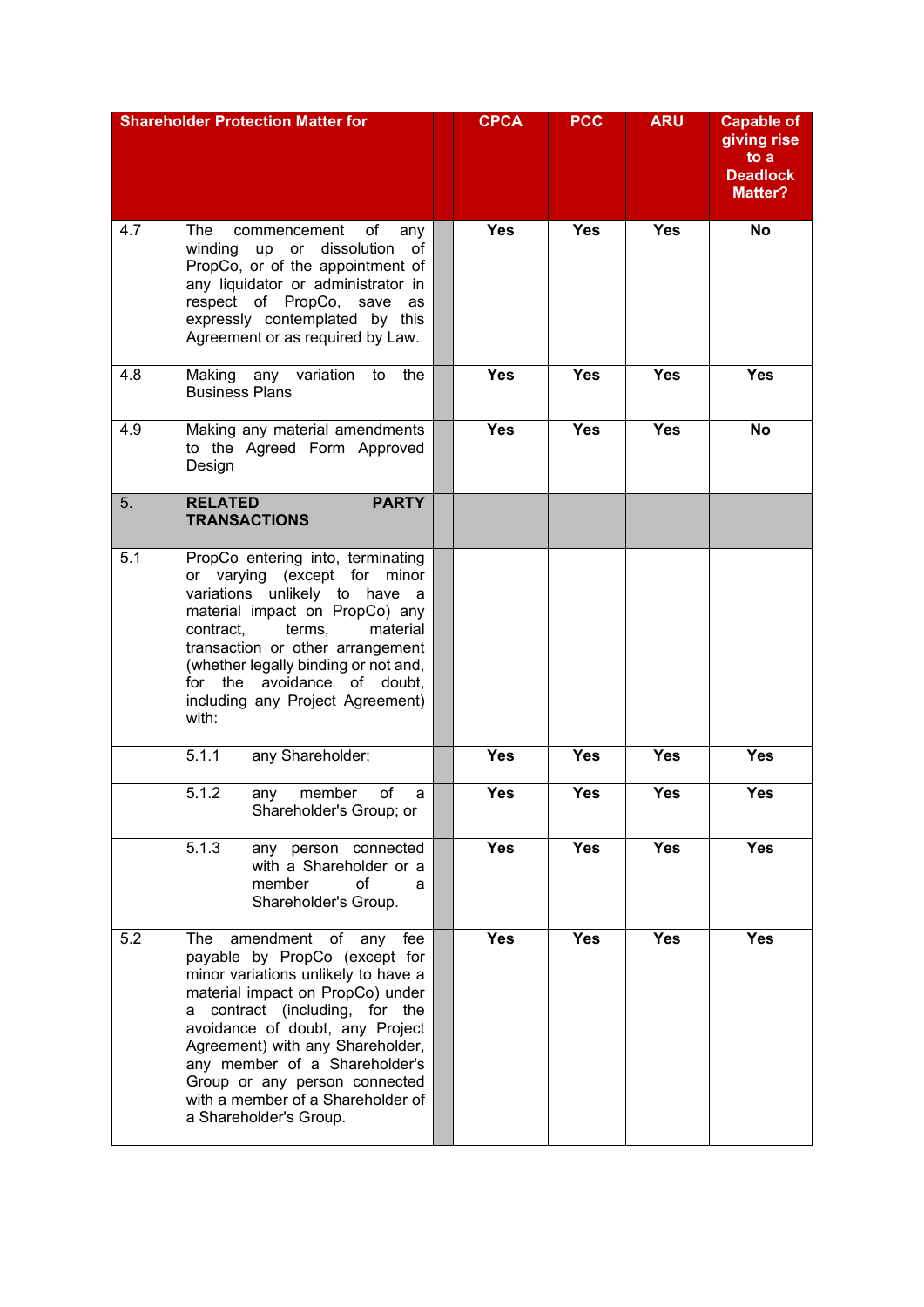| <b>Shareholder Protection Matter for</b> |                                                                                                                                                                                                                                                                                                                                                                                                                                                                                                                                                                     |  | <b>CPCA</b> | <b>PCC</b> | <b>ARU</b> | <b>Capable of</b><br>giving rise<br>to a<br><b>Deadlock</b><br><b>Matter?</b> |
|------------------------------------------|---------------------------------------------------------------------------------------------------------------------------------------------------------------------------------------------------------------------------------------------------------------------------------------------------------------------------------------------------------------------------------------------------------------------------------------------------------------------------------------------------------------------------------------------------------------------|--|-------------|------------|------------|-------------------------------------------------------------------------------|
| 5.3                                      | PropCo<br>entering<br>into<br>any<br>transaction,<br>paying<br>any<br>management charges (or any other<br>payment whether gratuitous or in<br>consideration of past or future<br>services) or assuming any liability<br>or obligation, in each case for the<br>direct or indirect benefit of any of<br>the Directors or any of the<br>Shareholders or any member of a<br>Shareholder's Group other than as<br>expressly<br>provided<br>this<br>in<br>Agreement,<br>in<br>each<br>case,<br>otherwise than on arm's length<br>commercial terms and for full<br>value. |  | <b>Yes</b>  | <b>Yes</b> | <b>Yes</b> | <b>No</b>                                                                     |
| 6.                                       | <b>OTHER</b><br><b>ISSUES</b><br><b>OF</b><br><b>TO</b><br><b>IMPORTANCE</b><br><b>SHAREHOLDERS</b>                                                                                                                                                                                                                                                                                                                                                                                                                                                                 |  |             |            |            |                                                                               |
| 6.1                                      | Moving the central management<br>and control of PropCo outside the<br>UK.                                                                                                                                                                                                                                                                                                                                                                                                                                                                                           |  | <b>Yes</b>  | <b>Yes</b> | <b>Yes</b> | No                                                                            |
| 6.2                                      | Moving PropCo tax residence<br>outside the UK.                                                                                                                                                                                                                                                                                                                                                                                                                                                                                                                      |  | <b>Yes</b>  | <b>Yes</b> | <b>Yes</b> | <b>No</b>                                                                     |
| 6.3                                      | PropCo<br>political<br>making<br>any<br>donation.                                                                                                                                                                                                                                                                                                                                                                                                                                                                                                                   |  | <b>Yes</b>  | <b>Yes</b> | <b>Yes</b> | <b>No</b>                                                                     |
| 6.4                                      | The approval of (and any change<br>to) PropCo policy which potentially<br>impacts on the statutory liability of<br>Directors (eg<br>Shareholders<br>or<br>anti-bribery and corruption, health<br>and safety, non-discrimination).                                                                                                                                                                                                                                                                                                                                   |  | <b>Yes</b>  | <b>Yes</b> | <b>Yes</b> | <b>Yes</b>                                                                    |
| 6.5                                      | The initiation, conduct, settlement<br>abandoning<br>of any<br>legal,<br>or<br>arbitration<br>other<br>dispute<br><b>or</b><br>resolution proceedings by PropCo<br>which does not:                                                                                                                                                                                                                                                                                                                                                                                  |  |             |            |            |                                                                               |
|                                          | 6.5.1<br>involve a Related Claim<br>and/or<br>Shareholder<br>a<br>Claim; and                                                                                                                                                                                                                                                                                                                                                                                                                                                                                        |  | <b>Yes</b>  | <b>Yes</b> | <b>Yes</b> | No                                                                            |
|                                          | 6.5.2<br>for which the claim or<br>liability (including related<br>costs) is or may be in<br>excess of £10,000.                                                                                                                                                                                                                                                                                                                                                                                                                                                     |  | <b>Yes</b>  | <b>Yes</b> | <b>Yes</b> | No                                                                            |